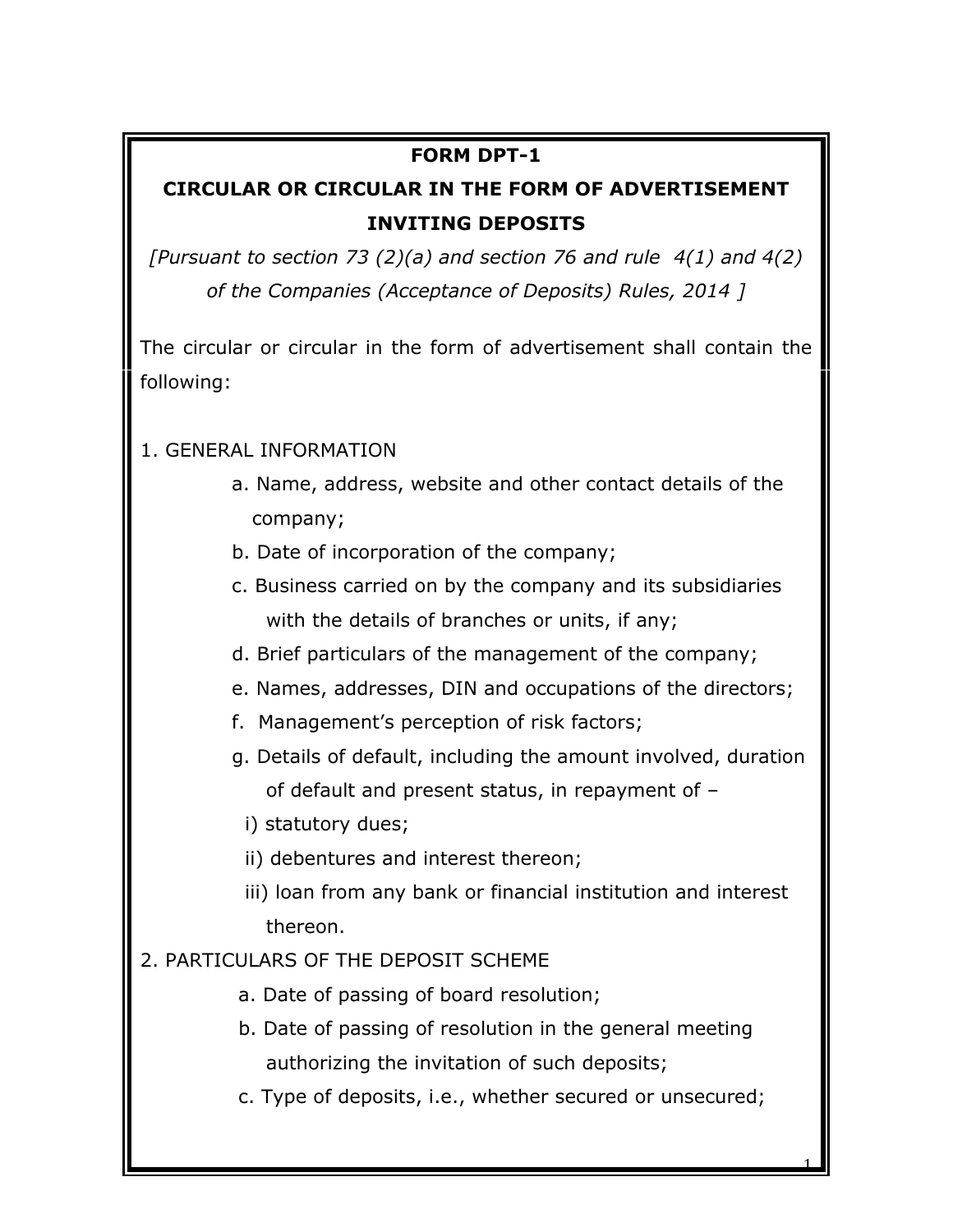- d. Amount which the company can raise by way of deposits as per the Act and the rules made thereunder, and the aggregate of deposits actually held on the last day of the immediately preceding financial year and on the date of issue of the Circular or advertisement and amount of deposit proposed to be raised and amount of deposit repayable within the next twelve months ;
- e. Terms of raising of deposits : Duration, Rate of interest, mode of payment and repayment;
- f. Proposed time schedule mentioning the date of opening of the Scheme and the time period for which the circular or advertisement is valid;
- g. Reasons or objects of raising the deposits;
- h. Credit rating obtained; Name of the Credit Rating Agencies, Rating obtained, Meaning of the rating obtained, Date on which rating was obtained.
- i. Extent of deposit insurance, ; Name of the Insurance Company, terms of the insurance coverage, duration of coverage, extent of coverage, procedure for claim in case of default etc.
- j. Short particulars of the charge created or to be created for securing such deposits, if any;
- k. Any financial or other material interest of the directors, promoters or key managerial personnel in such deposits and the effect of such interest in so far as it is different from the interests of other persons.
- 3. DETAILS OF ANY OUTSTANDING DEPOSITS
	- a. Amount Outstanding;
	- b. Date of acceptance;
	- c. Total amount accepted;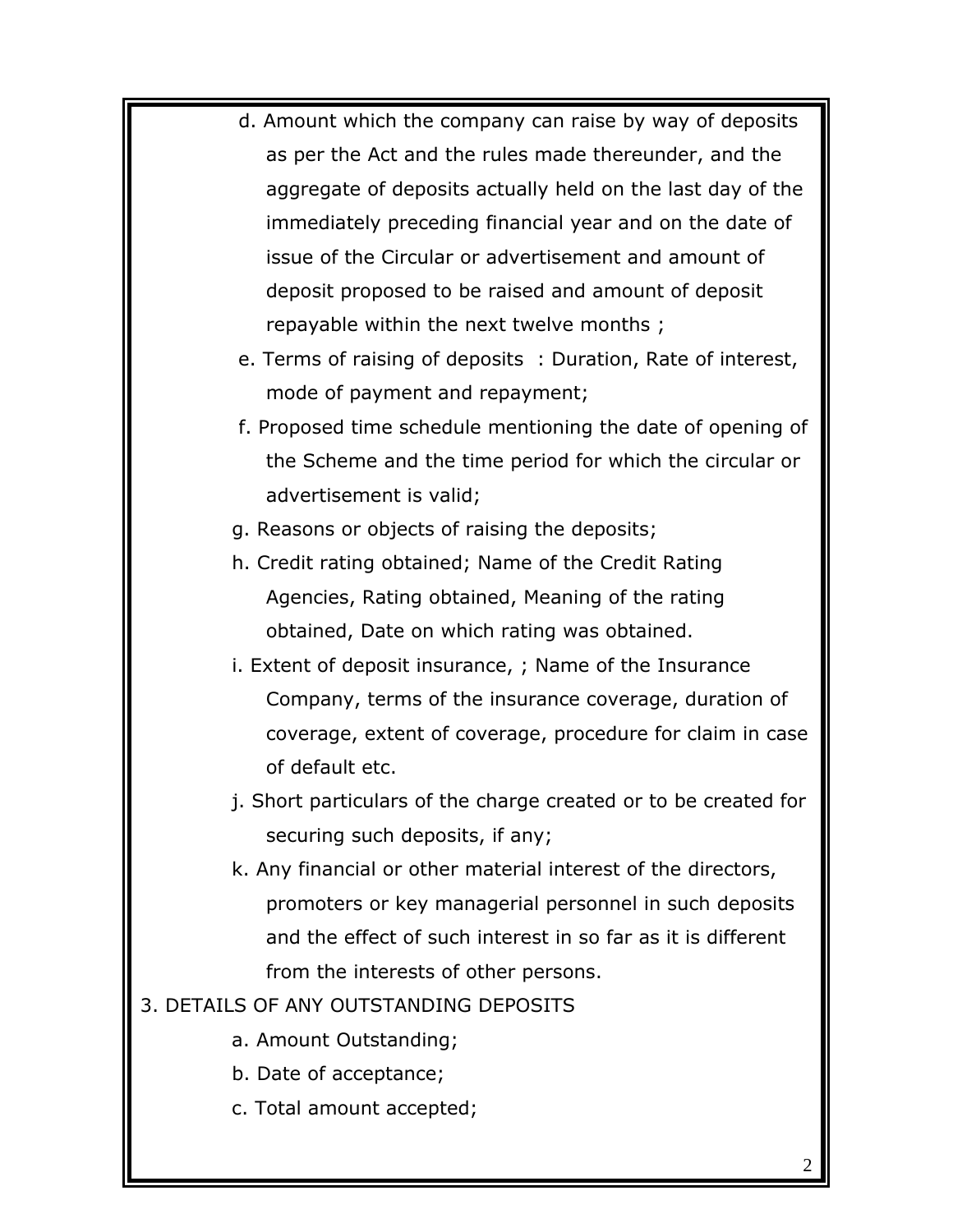d. Rate of interest;

e. Total number of depositors;

- f. Default, if any, in repayment of deposits and payment of interest thereon, if any, including number of depositors, amount and duration of default involved;
- g. Any waiver by the depositors, of interest accrued on deposits;
- 4. FINANCIAL POSITION OF THE COMPANY
	- a. Profits of the company, before and after making provision for tax, for the three financial years immediately preceding the date of issue of circular or advertisement;
	- b. Dividends declared by the company in respect of the said three financial years; interest coverage ratio for last three years (Cash profit after tax plus interest paid or interest paid)
	- c. A summary of the financial position of the company as in the three audited balance sheets immediately preceding the date of issue of circular or advertisement;
	- d. Audited Cash Flow Statement for the three years immediately preceding the date of issue of circular or advertisement;
	- e. Any change in accounting policies during the last three years and their effect on the profits and the reserves of the company.

## 5. A DECLARATION BY THE DIRECTORS THAT-

 a. the company has not defaulted in the repayment of deposits accepted either before or after the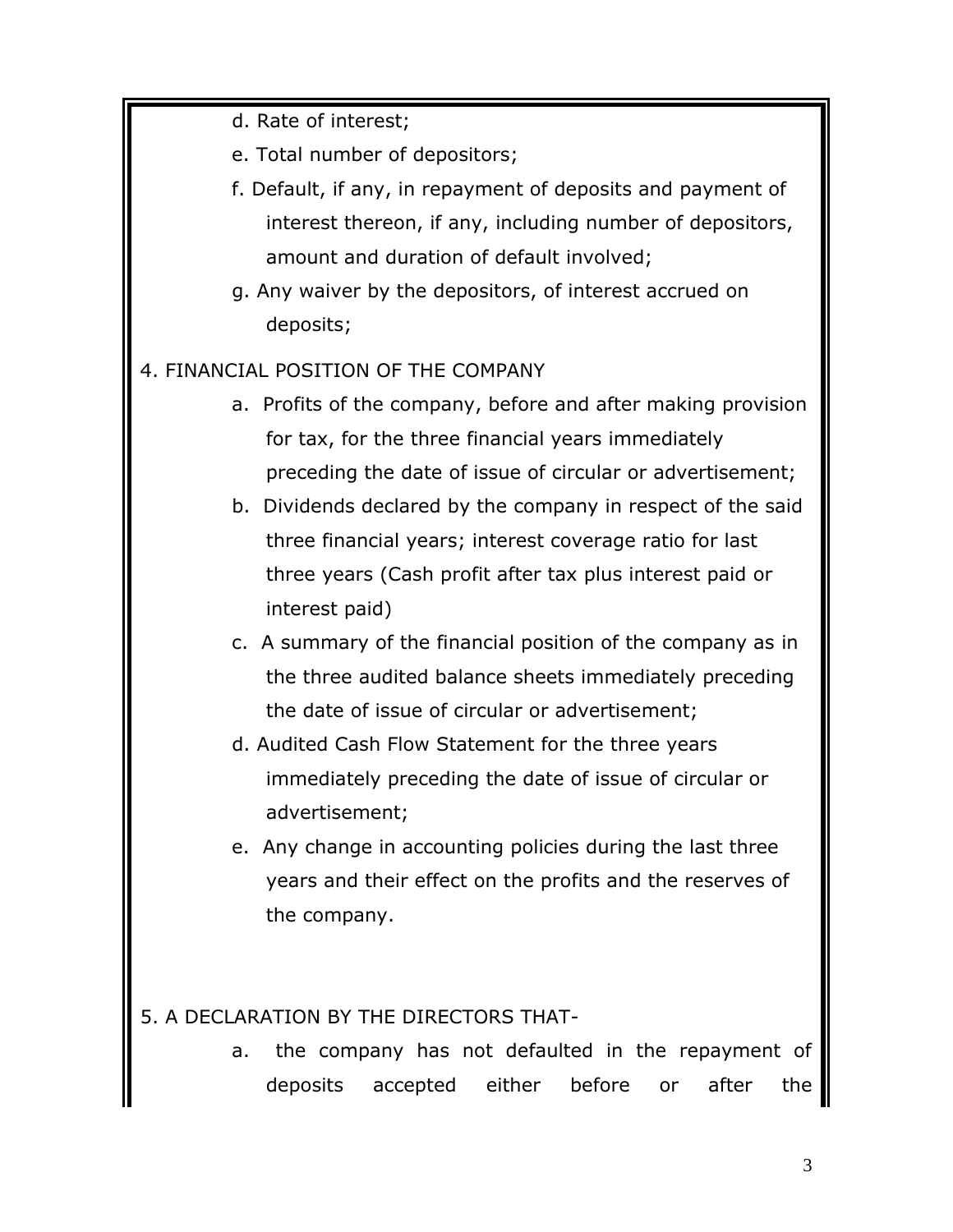commencement of the Act or payment of interest there on;

- b. the board of directors have satisfied themselves fully with respect to the affairs and prospects of the company and that they are of the opinion that having regard to the estimated future financial position of the company, the company will be able to meet its liabilities as and when they become due and that the company will not become insolvent within a period of one year from the date of issue of the circular or advertisement;
- c. the company has complied with the provisions of the Act and the rules made thereunder;
- d. the compliance with the Act and the rules does not imply that repayment of deposits is guaranteed by the Central Government;
- e. the deposits accepted by the company before the commencement of the Act have been repaid (or will be repaid along with interest within days (days to be specified) and until they are repaid, they shall be treated as unsecured and ranking pari passu with other unsecured liabilities).
- f. In case of any adverse change in credit rating, depositors will be given a chance to withdraw deposits without any penalty.
- g. the deposits shall be used only for the purposes indicated in the Circular or circular in the form of advertisement;